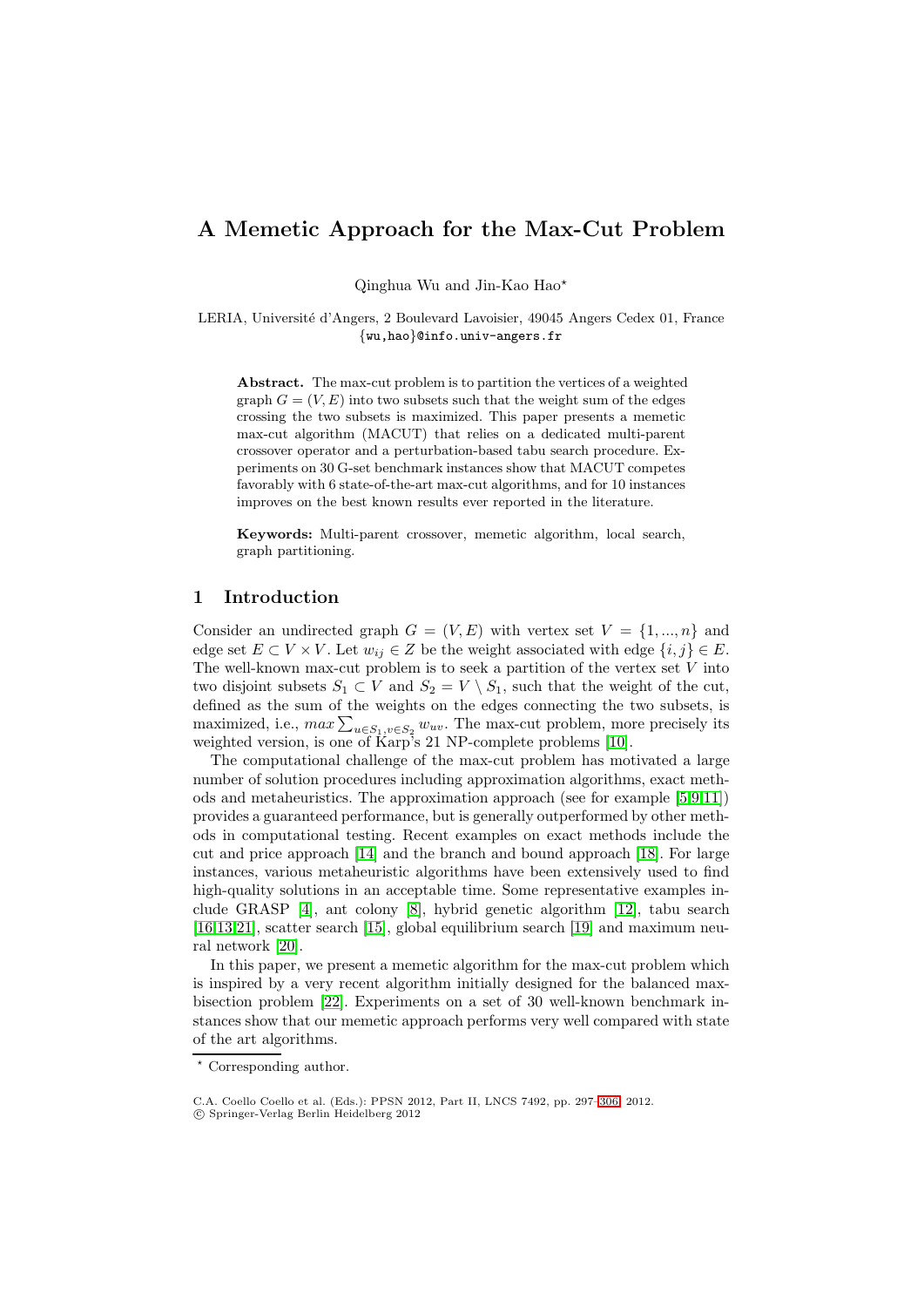# **2 A Memetic Algorithm for the Max-Cut Problem**

#### **2.1 Outline of the Memetic Algorithm**

Memetic algorithms are hybrid search methods that typically blend populationbased search and neighborhood-based local search framework. The basic idea behind memetic approaches is to combine advantages of the crossover that discovers unexplored promising regions of the search space, and local optimization that finds good solutions by concentrating the search around these regions. The general architecture of our memetic algorithm for the max-cut problem is summarized in Algorithm [1.](#page-1-0) From an initial population of solutions which are first improved by a tabu search procedure, the algorithm carries out a number of evolution cycles. At each cycle, which is also called a generation,  $m (m \geq 2)$  parents are randomly selected to serve as parents and the crossover operator is applied to create an offspring solution, which is further optimized by tabu search. Subsequently, the population updating rule decides whether the improved offspring should be inserted into the population and which existing individual should be replaced. We describe below the main components of our memetic algorithm.

**Algorithm 1.** Memetic algorithm for the max-cut problem

<span id="page-1-0"></span>**Require:** A weighted graph  $G = (V, E, \omega)$ , population size p **Ensure:** The best solution I<sup>∗</sup> found 1:  $Pop = \{I_1, ..., I_p\} \leftarrow GeneratePopulation(p)$  /\* Section [2.3](#page-2-0) \*/ 2:  $I^* \leftarrow Best(Pop)$ 3: **while** Stop condition is not verified **do** 4:  $(I^1, ..., I^m) \leftarrow ChooseParents(Pop)$  /\*Randomly select  $m \geq 2$  parents \*/ 5:  $I_0 = Recombination(I^1, ..., I^m)$  /\* Section [2.5](#page-4-0) \*/ 6:  $I_0 \leftarrow Tabu\_Search(I_0)$  /\* Section [2.4](#page-2-1) \*/ 7: **if**  $f(I_0) > f(I^*)$  **then** 8:  $I^* \leftarrow I_0$  /\* Update the best solution found so far \*/ 9: **end if** 10:  $Pop \leftarrow Pool\_Update(I_0, Pop)$  /\* Section [2.6](#page-5-0) \*/ 11: **end while**

### <span id="page-1-2"></span>**2.2 Search Space and Fitness Function**

Given a graph  $G = (V, E)$  where each edge  $\{i, j\} \in E$  is assigned a weight  $w_{ij}$ , the search space explored by our memetic algorithm is defined as the set of all the partitions of V into 2 disjoint subsets, i.e.,  $\Omega = \{S_1, S_2\} : S_1 \cap S_2 =$  $\emptyset, S_1 \cup S_2 = V$ . For a given partition or cut  $I = \{S_1, S_2\}$ , its fitness  $f(I)$  is the weight of the cutting edges crossing  $S_1$  and  $S_2$ , i.e.,

<span id="page-1-1"></span>
$$
f(I) = \sum_{i \in S_1, j \in S_2} w_{ij} \tag{1}
$$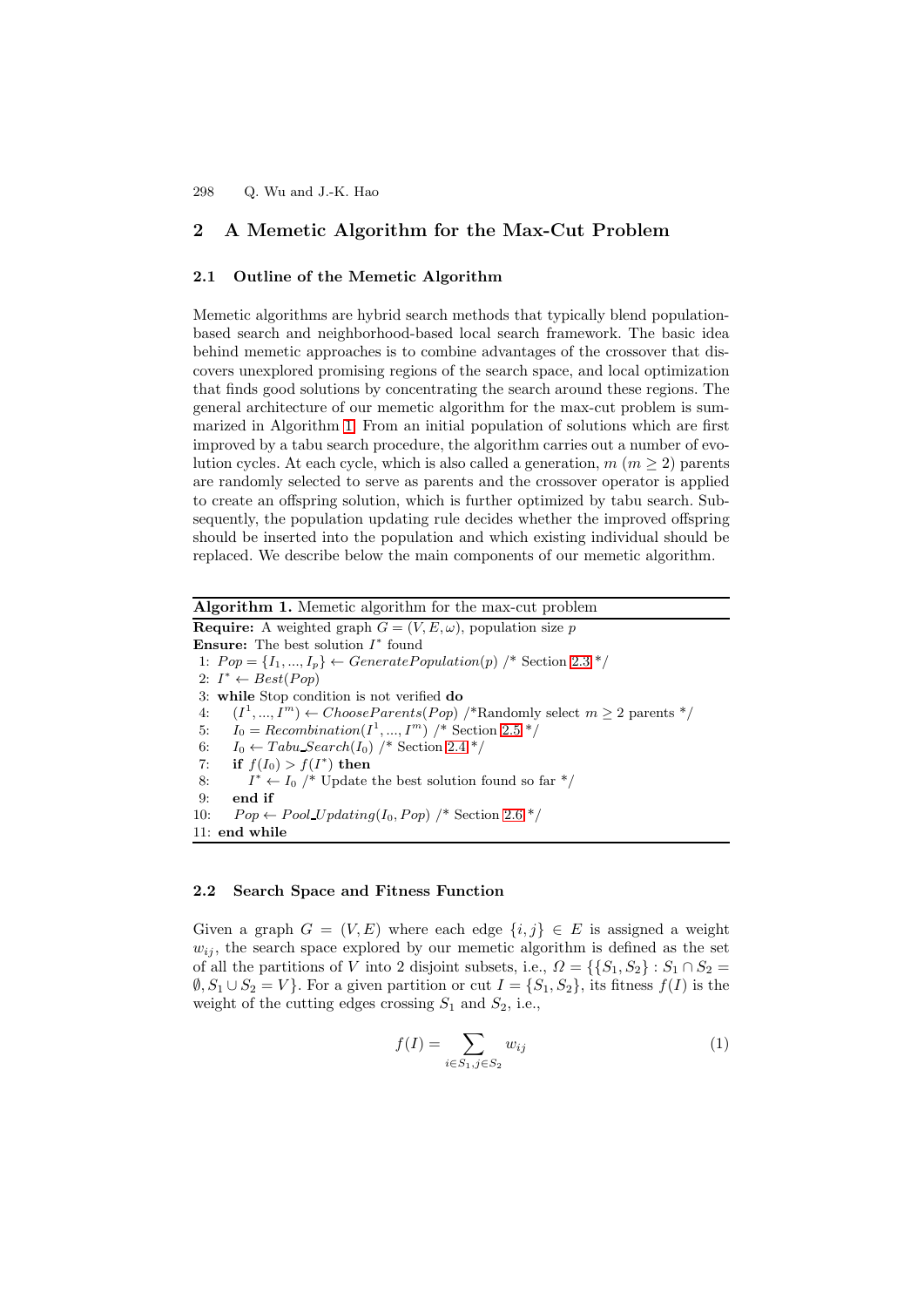### <span id="page-2-0"></span>**2.3 Initial Population**

The initial population of size  $p$  is constructed as follows. For each individual, we first assign randomly the vertices of the graph to the two vertex subsets  $S_1$  and  $S_2$  to produce a starting solution, and then apply the tabu search improvement procedure (see section [2.4\)](#page-2-1) to obtain a local optimum. The resulting solution is added to the population if the solution does not duplicate any solution in the population. This procedure is repeated until  $2 \times p$  solutions are obtained from which we retain the  $p$  best ones to form the initial population.

# <span id="page-2-1"></span>**2.4 Perturbation-Based Tabu Search Improvement**

To improve the newly generated offspring created by the crossover, we apply a perturbation-based tabu search procedure which integrates a periodic perturbation mechanism to bring diversification into the search. The general procedure of our tabu search method is described in Algorithm [2.](#page-2-2) Starting from an given solution, the tabu search procedure is first used to optimize the solution as far as possible until the best solution found so far cannot be improved within a certain number of iterations (lines 6–12), then the perturbation mechanism is applied to the current solution to generate a new starting solution (line 13–15), whereupon a new round of tabu search is launched. This process is repeated until a maximum allowed number  $(MaxIter)$  of iterations is reached.

| Algorithm 2. Perturbation-based tabu search for the max-cut problem |  |  |  |  |
|---------------------------------------------------------------------|--|--|--|--|
|---------------------------------------------------------------------|--|--|--|--|

<span id="page-2-2"></span>**Require:** A weighted graph  $G = (V, E, \omega)$ , initial solution  $I = \{S_1, S_2\}$ , number Piter of consecutive iterations eclipsed before triggering a perturbation, number MaxIter of tabu search iterations

**Ensure:** The best solution  $I^*$  found and  $f(I^*)$ 

- 1:  $I^* \leftarrow I$  /\* Records the best solution found so far \*/
- 2:  $Iter \leftarrow 0$  /\* Iteration counter \*/
- 3: Compute the move gain  $\Delta_v$  according to Eq. [2](#page-3-0) for each vertex  $v \in V$ .
- 4: Initiate the tabu list and tabu tenure
- 5: **while** Iter < MaxIter **do**
- 6: Select an overall best allowed vertex  $v \in V$  with the maximal move gain (ties are broken randomly)
- 7: Move  $v$  from its original subset to the opposite set
- 8: Update the tabu list and the move gain  $\Delta_v$  for each  $v \in V$
- 9: **if**  $f(I) > f(I^*)$  **then**
- 10:  $I^* \leftarrow I$  /\* Update the best solution found so far \*/
- 11: **end if**
- 12:  $Iter \leftarrow Iter + 1$
- 13: **if**  $I^*$  not improved after *Piter* iterations **then**
- 14:  $I \leftarrow Perturb(I)$  /\* Apply perturbations to  $I^*$ /
- 15: **end if**
- 16: **end while**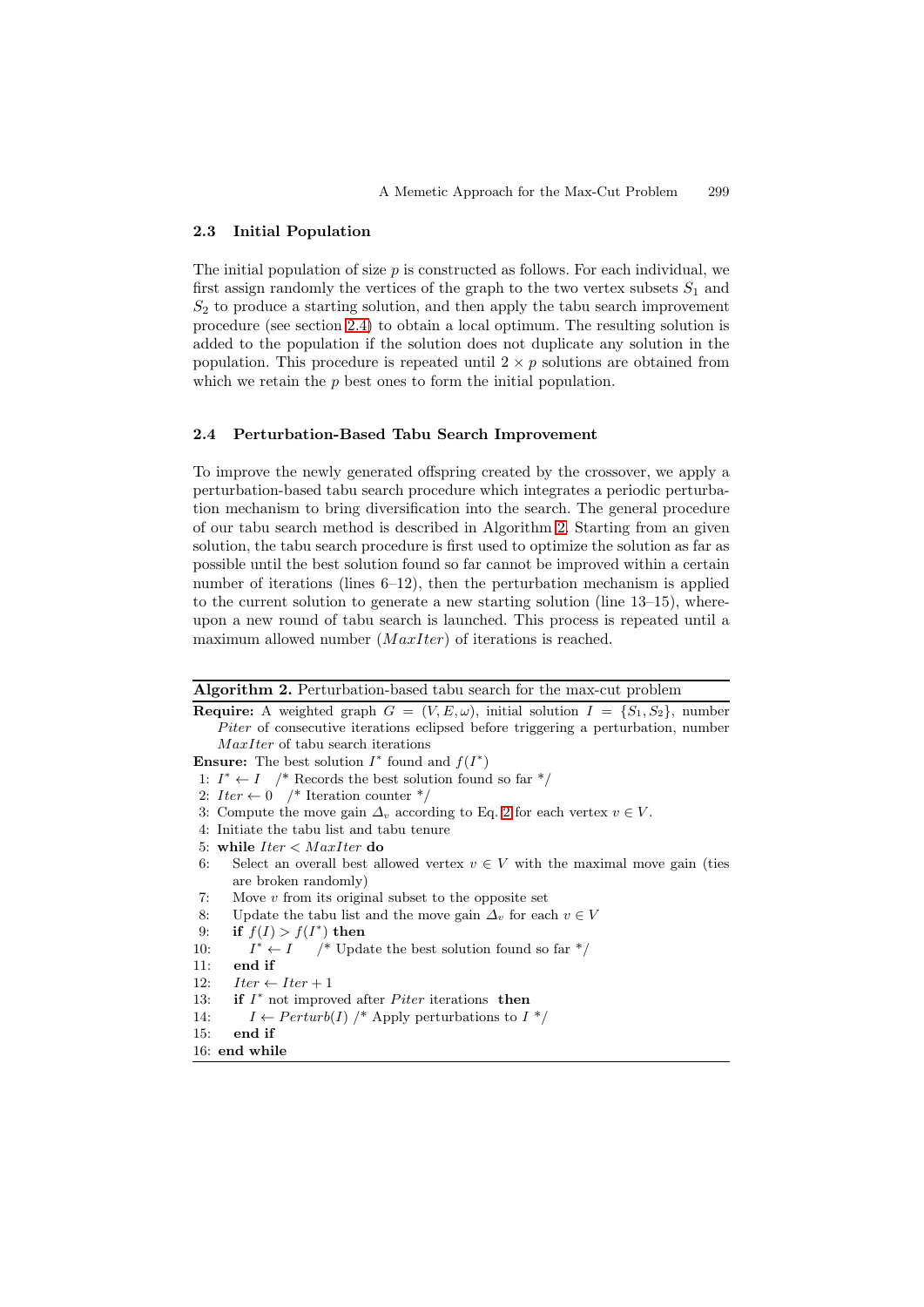Our tabu search procedure employs a neighborhood defined by the simple oneflip move, which consists of moving a vertex  $v \in V$  from its original subset to the opposite set. Notice that this neighborhood is larger than the neighborhood used in [\[22\]](#page-9-15) where the move operator displaces consecutively two vertices between the two subsets of the current solution to keep the partition balance.



<span id="page-3-1"></span>Fig. 1. An example of the initialization (left) and update (right) of the move gain

The concept of move gain is used to represent the change in the fitness function  $f(Eq. 1, Section 2.2)$  $f(Eq. 1, Section 2.2)$  $f(Eq. 1, Section 2.2)$  $f(Eq. 1, Section 2.2)$ . It expresses how much a cut could be improved if a vertex v is moved from its subset to the other subset. In our implementation, we employ a streamlined incremental technique for fast evaluation of move gains. Specifically, let  $\Delta_v$  be the move gain of moving vertex v to the other subset. Then initially, each move value can be calculated in linear time using the following formula (see Figure [1](#page-3-1) (left)).

<span id="page-3-0"></span>
$$
\Delta_v = \begin{cases}\n\sum_{x \in S_1, x \neq v} w_{vx} - \sum_{y \in S_2} w_{vy}, & \text{if } v \in S_1 \\
\sum_{y \in S_2, y \neq v} w_{vy} - \sum_{x \in S_1} w_{vx}, & \text{otherwise.} \n\end{cases}
$$
\n(2)

Each time one displaces a vertex  $v$  from its set to the other set, one just needs to update a subset of move gains affected by this move by applying the following abbreviated calculation (see Figure [1](#page-3-1) (right)):

- 1.  $\Delta_v = -\Delta_v$
- 2. for each  $u \in V \{v\},\$

 $\Delta_u = \begin{cases} \Delta_u - 2 \times w_{uv}, & \text{if } u \text{ is in the same set as } v \text{ before moving } v \\ \Delta_u + 2 \times w_{uv}, & \text{otherwise.} \end{cases}$  $\Delta_u + 2 \times w_{uv}$ , otherwise.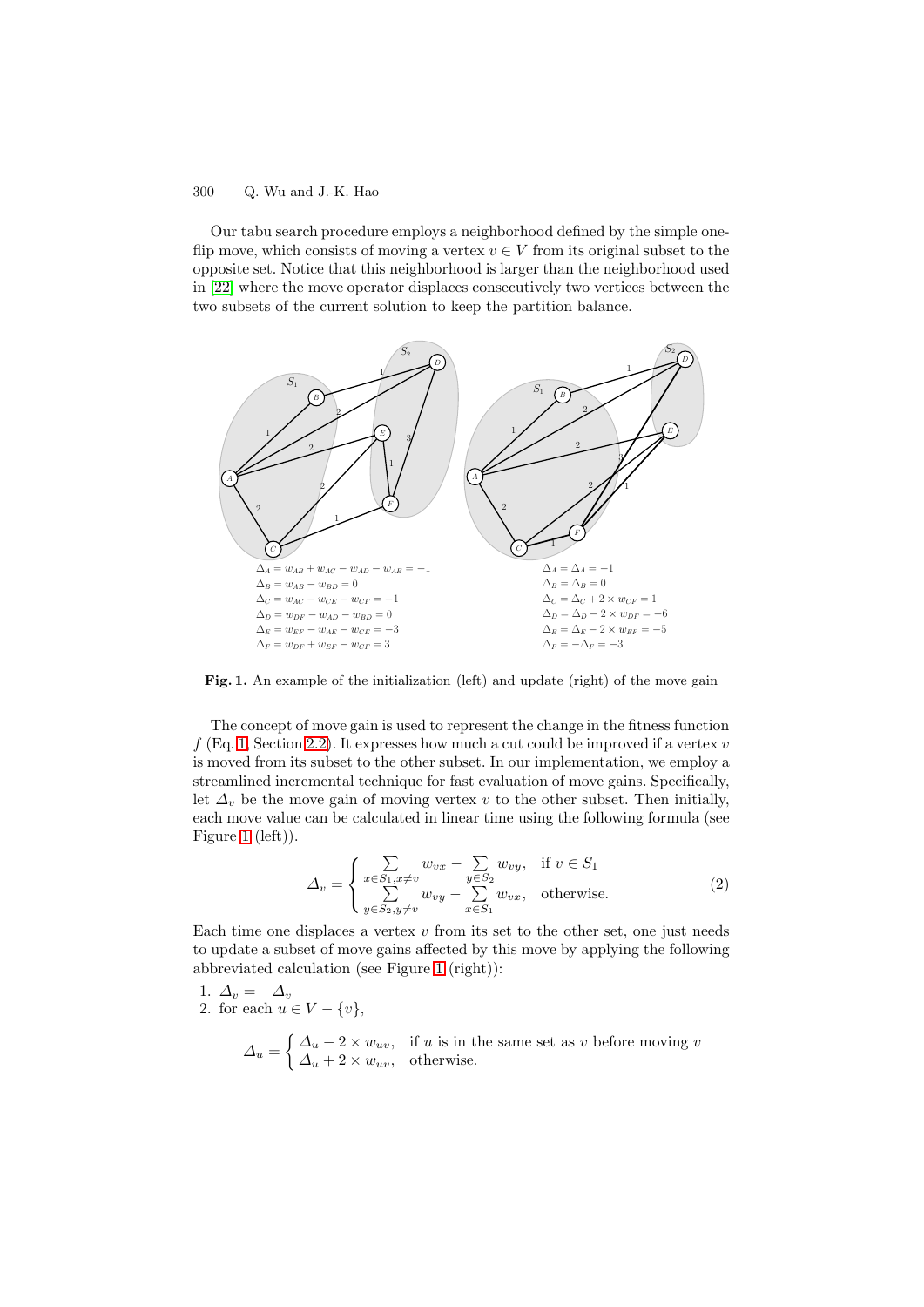Then each iteration of our tabu search procedure selects a move with the largest  $\Delta$  value (breaking ties randomly) which is not forbidden by the tabu list. Each time a vertex  $v$  is moved from its original subset to the opposite subset,  $v$  is forbidden to go back to its original set for a certain number  $tt$  of iterations ( $tt$  is called the tabu tenure). The tabu tenure is tuned dynamically according to the mechanism described in [\[6\]](#page-9-16). Finally, a simple aspiration criterion is applied which allows a move to be performed in spite of being tabu if it leads to a solution better than the current best solution.

When the best solution cannot be further improved by tabu search, a perturbation operator is triggered to vary the local optimum solution from which a new round of tabu search is launched. The perturbation consists in randomly moving  $\gamma$  vertices from their original subsets to the opposite subsets where  $\gamma$  is a parameter which indicates the strength of the perturbation.

# <span id="page-4-0"></span>**2.5 The Multi-parent Crossover**

It is commonly admitted that, in order to be efficient, a crossover operator should be adapted to the problem being solved and should integrate useful problemspecific knowledge of the given problem.



<span id="page-4-1"></span>**Fig. 2.** An example of the multi-parent crossover operator

The max-cut problem is a grouping problem [\[3\]](#page-8-1), i.e., a cut is composed of two distinct groups of vertices. An important principle in crossover design for grouping or partitioning problems is to manipulate promising groups of objects rather than individual objects. Such an approach for designing crossover operators has been successfully applied to solve a number of grouping problems such as graph coloring  $[7,17]$  $[7,17]$ , bin packing  $[3]$  and graph partitioning  $[1,6]$  $[1,6]$ .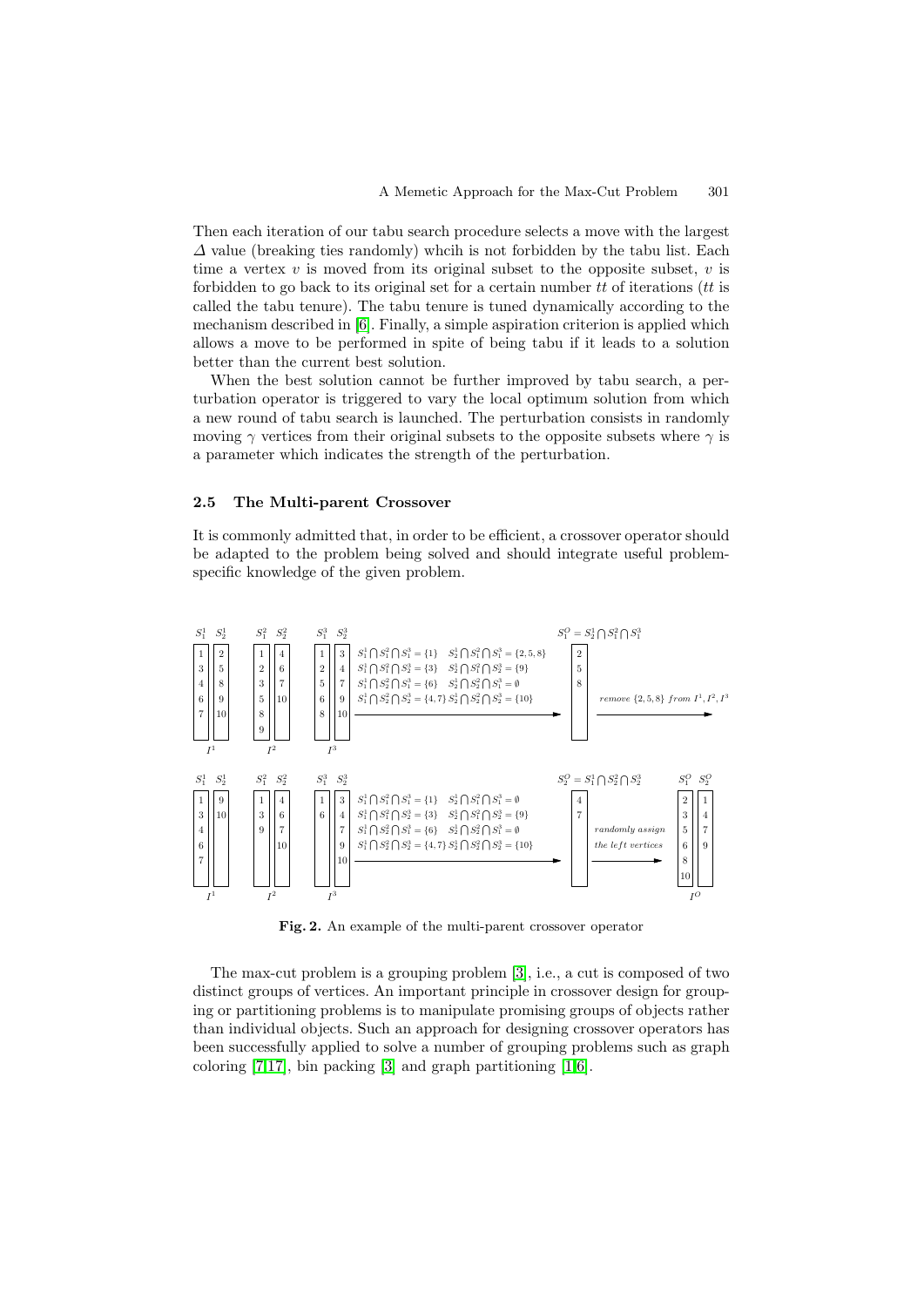We propose a grouping-based multi-parent crossover for the max-cut problem, the proposed crossover tries to preserve subsets (or grouping vertices) of the vertex partitions which are common to all parent individuals. More formally, given m chosen parents  $\{I^1, ..., I^m\}$  ( $m \geq 2$  is chosen randomly from a given range, fixed at  $\{2,3,4\}$  in this paper), each cut  $I^i$  can be represented as  $I^i$  =  $\{S_1^i, S_2^i\}$ . Then we produce an offspring solution  $I^O = \{S_1^O, S_2^O\}$  using these m parent individuals as follows.

We first select one subset from each of the  $m$  parents such that the cardinality of intersection of these chosen subsets is maximal. Then we build  $S_1^O$  as the intersection of these m selected subsets, i.e.,  $S_1^O = arg max\{|S_{x_1}^1 \cap ... \cap S_{x_m}^m| :$ <br> $x_1, ..., x_m \in \{1, 2\}\}\.$  When  $S_1^O$  is built, for each  $v \in S_1^O$ , v is removed from all the parent individual subsets in which it occurs. Then,  $S_2^O$  is constructed in the same way as for building  $S_1^O$  such that  $S_2^O = arg max\{|S_{x_1}^1 \cap ... \cap S_{x_m}^m| : x_1, ..., x_m \in \{1,2\}\}\.$  If a vertex v is left unassigned after this procedure, v is placed either to  $S_1^O$  or  $S_2^O$  at random. Figure [2](#page-4-1) shows an example with 3 parents.

Notice that this crossover differs from that of [\[22\]](#page-9-15) for at least two reasons. It operates on multi-parents (instead of 2 parents) and its offspring is not required to be a balanced cut.

# <span id="page-5-0"></span>**2.6 The Population Updating Rule**

The updating procedure of  $Pop$  is invoked each time an offspring solution is created by the crossover operator and then improved by tabu search. Specifically, the improved solution  $I^O$  is added into Pop if  $I^O$  is distinct from any solution in Pop and the fitness  $f(I^O)$  is higher (better) than the worst solution  $I^w$  in Pop. Under this circumstance, we update *Pop* by replacing  $I^w$  with  $I^O$ .

# **3 Computational Results**

#### **3.1 Experimental Protocol and Benchmark Instances**

Our MACUT algorithm is coded in C and compiled using GNU GCC on a PC (Pentium 2.83GHz CPU and 8G RAM). We show our results on a selection of 30 well-known G-set benchmark graphs (see Table  $1$ )<sup>1</sup> [\[4,](#page-9-6)[13](#page-9-10)[,15,](#page-9-12)[16](#page-9-9)[,19](#page-9-13)[,21\]](#page-9-11). The first 24 instances (with at most 3000 variables) are the most popular and we include 6 additional larger instances with 5000 to 10000 variables. The edge weights of these graphs take values in the set  $\{-1,0,1\}$ .

The parameters of our algorithm are determined by a preliminary experiment on a selection of problem instances and are fixed as follows: population size  $p =$ 10, non-improvement tabu search iterations before perturbation  $Piter = 500$ . perturbation strength  $\gamma = 150$ , number of tabu search iterations applied to each offspring  $MaxIter = 10^6$ , number of parents for crossover  $m \in \{2, 3, 4\}$ . Given the stochastic nature of MACUT, each instance is independently solved 20 times, each run being limited to 30 minutes for graphs with  $|V| < 5000$  and 120 minutes

<span id="page-5-1"></span><sup>1</sup> Available at <http://www.stanford.edu/~yyye/yyye/Gset/>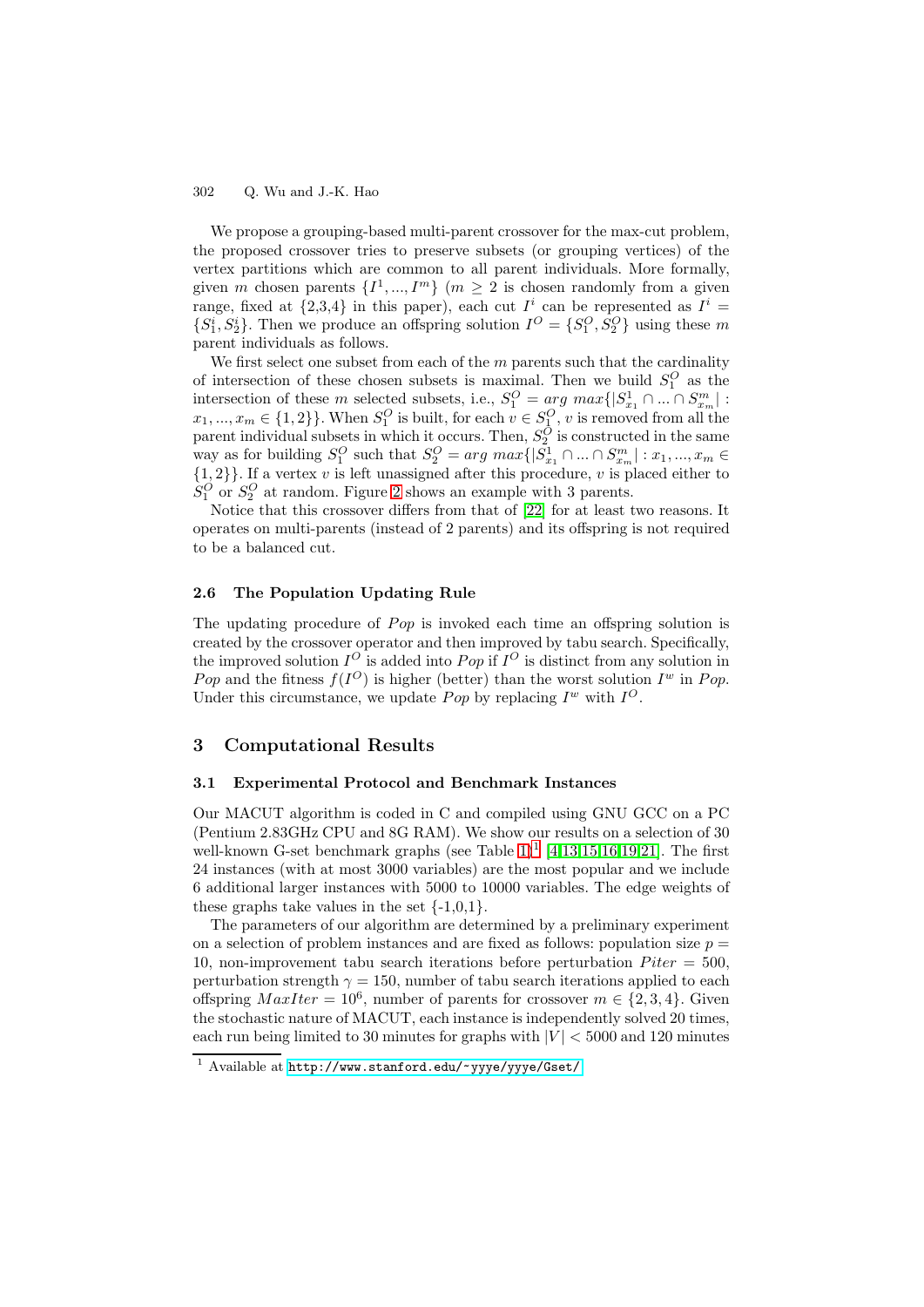for graphs with  $|V| \geq 5000$ . These timeout limits are comparable with the stop conditions used in [\[15,](#page-9-12)[21\]](#page-9-11).

### **3.2 Comparisons with the Best Known Results**

Table [1](#page-6-0) presents the detailed computational results of our MACUT algorithm as well as its underlying perturbation-based tabu search (PTS). The first two columns in the table indicate the name and the number of vertices of the graph. Column 3 presents the best-known objective value  $f_{pre}$  in the literature [\[4,](#page-9-6)[13,](#page-9-10)[15,](#page-9-12)[16](#page-9-9)[,19,](#page-9-13)[21\]](#page-9-11). Columns 4 to 7 show MACUT's results including the best objective value  $(f_{best})$ , the averaged objective value  $(f_{avg})$  over the 20 runs, the success rate (hit) for reaching  $f_{best}$  and the average CPU time in seconds (time) over the 20 runs for which the  $f_{best}$  value is reached. The last 4 columns present the results of its underlying perturbation-based tabu search.

<span id="page-6-0"></span>**Table 1.** Computational results of MACUT and its underlying PTS on 30 G-set maxcut instances

| Instance           | V     | $f_{pre}$ | MACUT         |         |       |         |                 | PTS     |       |         |  |
|--------------------|-------|-----------|---------------|---------|-------|---------|-----------------|---------|-------|---------|--|
|                    |       |           | $_{\it best}$ | tavq    | hit   | time(s) | $_{\it{fbest}}$ | tavq    | hit   | time(s) |  |
| $G_1$              | 800   | 11624     | 11624         | 11624   | 20/20 | 8.0     | 11624           | 11624   | 20/20 | 6.9     |  |
| $G_2$              | 800   | 11620     | 11620         | 11620   | 20/20 | 6.3     | 11620           | 11620   | 20/20 | $7.5\,$ |  |
| $G_3$              | 800   | 11622     | 11622         | 11622   | 20/20 | 3.0     | 11622           | 11622   | 20/20 | 2.8     |  |
| $G_{11}$           | 800   | 564       | 564           | 564     | 20/20 | $2.5\,$ | 564             | 564     | 20/20 | 1.9     |  |
| $G_{12}$           | 800   | 556       | 556           | 556     | 20/20 | 2.5     | 556             | 556     | 20/20 | 4.0     |  |
| $G_{13}$           | 800   | 582       | 582           | 582     | 20/20 | 3.4     | 582             | 582     | 20/20 | 4.1     |  |
| $G_{14}$           | 800   | 3064      | 3064          | 3063.95 | 19/20 | 450.0   | 3064            | 3063.9  | 18/20 | 661.2   |  |
| $G_{15}$           | 800   | 3050      | 3050          | 3050    | 20/20 | 22.1    | 3050            | 3050    | 20/20 | 24.9    |  |
| $G_{16}$           | 800   | 3052      | 3052          | 3052    | 20/20 | 11.6    | 3052            | 3052    | 20/20 | 10.7    |  |
| $G_{22}$           | 2000  | 13359     | 13359         | 13359   | 20/20 | 74.8    | 13359           | 13359   | 20/20 | 206.2   |  |
| $G_{23}$           | 2000  | 13342     | 13344         | 13344   | 20/20 | 280.0   | 13344           | 13343.2 | 12/20 | 651.7   |  |
| $G_{24}$           | 2000  | 13337     | 13337         | 13337   | 20/20 | 252.2   | 13337           | 13335.6 | 20/20 | 815.6   |  |
| $G_{32}$           | 2000  | 1410      | 1410          | 1410    | 20/20 | 349.2   | 1410            | 1408.3  | 3/20  | 844.6   |  |
| $\mathcal{G}_{33}$ | 2000  | 1382      | 1382          | 1382    | 20/20 | 391.4   | 1380            | 1379.6  | 18/20 | 667.6   |  |
| $G_{34}$           | 2000  | 1384      | 1384          | 1384    | 20/20 | 220.7   | 1384            | 1381.6  | 2/20  | 512.4   |  |
| $G_{35}$           | 2000  | 7685      | 7686          | 7685.9  | 18/20 | 895.7   | 7676            | 7674.2  | 2/20  | 1400.9  |  |
| $G_{36}$           | 2000  | 7677      | 7679          | 7676.3  | 6/20  | 1395.4  | 7671            | 7669.3  | 1/20  | 1024.7  |  |
| $G_{37}$           | 2000  | 7689      | 7690          | 7689.65 | 16/20 | 903.7   | 7678            | 7675.8  | 1/20  | 1175.3  |  |
| $G_{43}$           | 1000  | 6660      | 6660          | 6660    | 20/20 | 3.6     | 6660            | 6660    | 20/20 | 3.7     |  |
| $G_{44}$           | 1000  | 6650      | 6650          | 6650    | 20/20 | $3.7\,$ | 6650            | 6650    | 20/20 | 3.0     |  |
| $G_{45}$           | 1000  | 6654      | 6654          | 6654    | 20/20 | 18.2    | 6654            | 6654    | 20/20 | 20.1    |  |
| $G_{48}$           | 3000  | 6000      | 6000          | 6000    | 20/20 | 0.2     | 6000            | 6000    | 20/20 | 0.2     |  |
| $G_{49}$           | 3000  | 6000      | 6000          | 6000    | 20/20 | 0.4     | 6000            | 6000    | 20/20 | 0.4     |  |
| $G_{50}$           | 3000  | 5880      | 5880          | 5880    | 20/20 | 15.0    | 5880            | 5880    | 20/20 | 13.6    |  |
| ${\cal G}_{55}$    | 5000  | 10236     | 10299         | 10290.8 | 2/20  | 2496.0  | 10235           | 10221   | 1/20  | 1807.3  |  |
| $G_{56}$           | 5000  | 3934      | 4016          | 4006.9  | 2/20  | 2897.2  | 3954            | 3941.7  | 1/20  | 2108.9  |  |
| $G_{60}$           | 7000  | 14057     | 14186         | 14171.1 | 1/20  | 5827.1  | 14065           | 14048.4 | 1/20  | 789.3   |  |
| $G_{65}$           | 8000  | 5518      | 5550          | 5538.7  | 1/20  | 5879.6  | 5488            | 5479.1  | 1/20  | 1476.5  |  |
| $G_{66}$           | 9000  | 6304      | 6352          | 6331.9  | 1/20  | 6203.8  | 6266            | 6255.2  | 1/20  | 2748.2  |  |
| $G_{67}$           | 10000 | 6894      | 6934          | 6922.4  | 1/20  | 6761.3  | 6901            | 6892.1  | 1/20  | 1142.0  |  |

From Table [1,](#page-6-0) we observe that MACUT attains the best-known result for each of the 30 graphs. More importantly, MACUT improves on the best known results for 10 instances (indicated in bold). The average computing time required for MACUT to reach its best results  $f_{pre}$  varies from 3 seconds to 1.8 hours. It is clear that the required time to attain the current best-known objective value of column  $f_{pre}$  is shorter for the 10 graphs where MACUT finds improved solutions.

When comparing MACUT with its underlying PTS, one observes that MA-CUT outperforms PTS in terms of the best and average objective values. Indeed,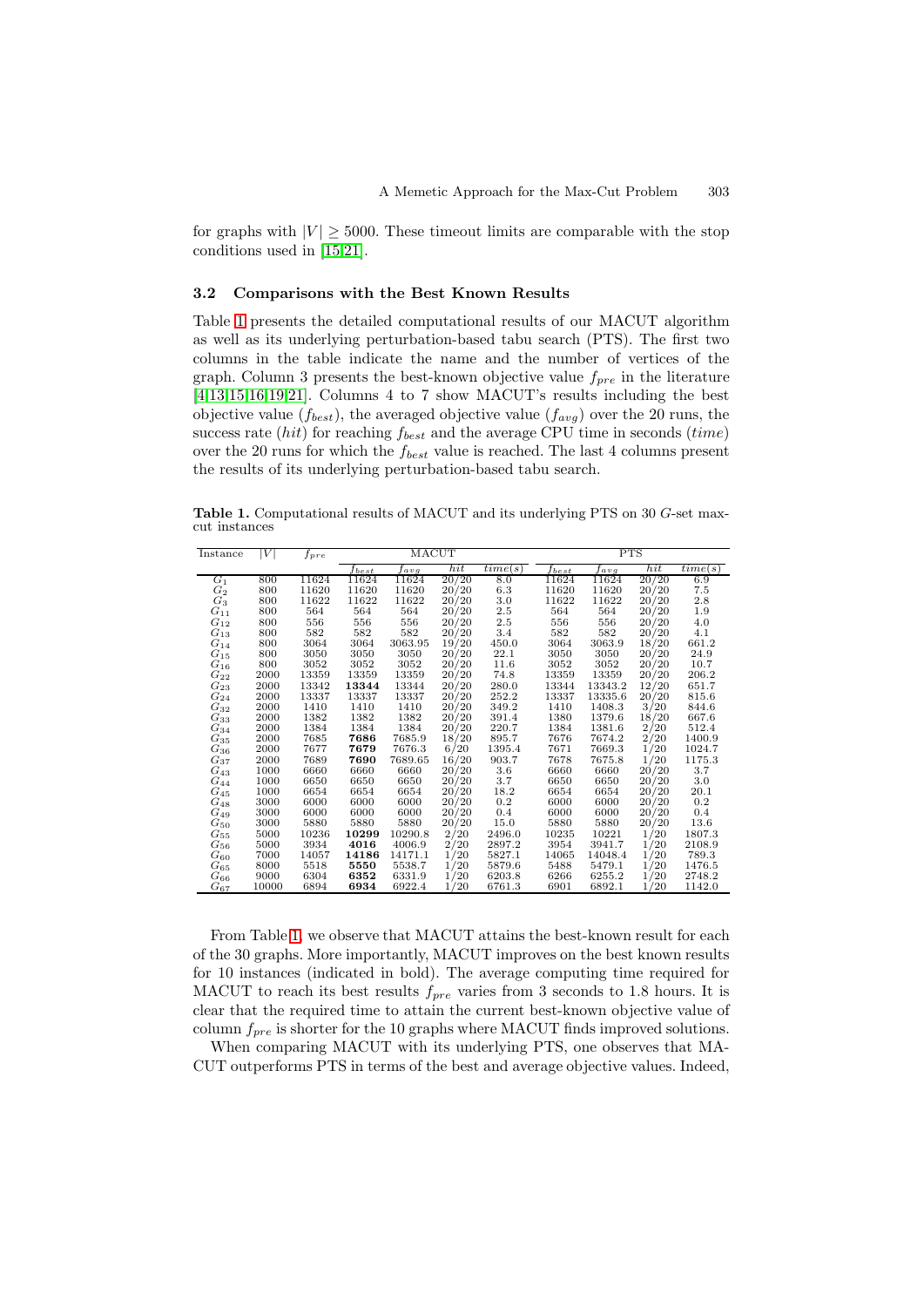for 10 instances, MACUT is able to achieve better solution with much larger cut values. For 15 instances, MACUT reaches larger average objective values than PTS. In particular, it is remarkable that for each of the instances with at least 5000 vertices, MACUT performs far better than PTS. These comparative results demonstrate that the crossover operator is essential for the success of our MACUT algorithm and help MACUT to discover better solutions that are not attainable by our tabu search algorithm alone.

#### **3.3 Comparisons with State-of-Art Max-Cut Algorithm**

To further assess the performance of our MACUT approach, we now compare the results of our MACUT algorithm with the most effective heuristic algorithms in the literature. Due to the differences among the programming languages, data structures, compiler options and computers, we do not focus on computing time. Instead, we are mainly interested in solution quality for this experiment. We just mention that the timeout limits we used are quite similar to those adopted by some recent references like [\[15](#page-9-12)[,21\]](#page-9-11).

<span id="page-7-0"></span>**Table 2.** Comparison with 6 state-of-the-art algorithms in terms of the best results obtained

| Instance           | $f_{pre}$ | $\mathfrak{f}_{best}$ | Best results of 6 reference max-cut algorithms |                |              |                              |                |                          |  |
|--------------------|-----------|-----------------------|------------------------------------------------|----------------|--------------|------------------------------|----------------|--------------------------|--|
|                    |           |                       | GES[19]                                        | SS[15]         | TS-UBQP[13]  | VNSPR[4]                     | Circut[2]      | $GRASP-TS/PM[21]$        |  |
| $G_1$              | 11624     | 11624                 | 11624                                          | 11624          | 11624        | 11621                        | 11624          | 11624                    |  |
| $G_2$              | 11620     | 11620                 | 11620                                          | 11620          | 11620        | 11615                        | 11617          | 11620                    |  |
| $G_3$              | 11622     | 11622                 | 11622                                          | 11622          | 11620        | 11622                        | 11622          | 11620                    |  |
| $G_{11}$           | 564       | 564                   | 564                                            | 562            | 564          | 564                          | 560            | 564                      |  |
| $G_{12}$           | 556       | 556                   | 556                                            | 552            | 556          | 556                          | 552            | 556                      |  |
| $G_{13}$           | 582       | 582                   | 582                                            | 578            | 580          | 580                          | 574            | 582                      |  |
| $G_{14}$           | 3064      | 3064                  | 3064                                           | 3060           | 3061         | 3055                         | 3058           | 3063                     |  |
| $G_{15}$           | 3050      | 3050                  | 3050                                           | 3049           | 3050         | 3043                         | 3049           | 3050                     |  |
| $G_{16}$           | 3052      | 3052                  | 3052                                           | 3045           | 3052         | 3043                         | 3045           | 3052                     |  |
| $G_{22}$           | 13359     | 13359                 | 13359                                          | 13346          | 13359        | 13295                        | 13346          | 13349                    |  |
| $G_{23}$           | 13342     | 13344                 | 13342                                          | 13317          | 13342        | 13290                        | 13317          | 13332                    |  |
| $G_{24}$           | 13337     | 13337                 | 13337                                          | 13303          | 13337        | 13276                        | 13314          | 13324                    |  |
| $G_{32}$           | 1410      | 1410                  | 1410                                           | 1398           | 1406         | 1396                         | 1390           | 1406                     |  |
| ${\cal G}_{33}$    | 1382      | 1382                  | 1382                                           | 1362           | 1378         | 1376                         | 1360           | 1374                     |  |
| $G_{34}$           | 1384      | 1384                  | 1384                                           | 1364           | 1378         | 1372                         | 1368           | 1376                     |  |
| $G_{35}$           | 7685      | 7686                  | 7685                                           | 7668           | 7678         | 7635                         | 7670           | 7661                     |  |
| $G_{36}$           | 7677      | 7679                  | 7677                                           | 7660           | 7660         | 7632                         | 7660           | 7660                     |  |
| $G_{37}$           | 7689      | 7690                  | 7689                                           | 7664           | 7664         | 7643                         | 7666           | 7670                     |  |
| $G_{43}$           | 6660      | 6660                  | 6660                                           | 6656           | 6660         | 6659                         | 6656           | 6660                     |  |
| $G_{44}$           | 6650      | 6650                  | 6650                                           | 6648           | 6639         | 6642                         | 6643           | 6649                     |  |
| $\mathcal{G}_{45}$ | 6654      | 6654                  | 6654                                           | 6642           | 6652         | 6646                         | 6652           | 6654                     |  |
| $G_{48}$           | 6000      | 6000                  | 6000                                           | 6000           | 6000         | 6000                         | 6000           | 6000                     |  |
| $G_{49}$           | 6000      | 6000                  | 6000                                           | 6000           | 6000         | 6000                         | 6000           | 6000                     |  |
| $G_{50}$           | 5800      | 5800                  | 5880                                           | 5880           | 5880         | 5880                         | 5880           | 5880                     |  |
| $G_{55}$           | 10236     | 10299                 | $\overline{a}$                                 | $\overline{a}$ | 10236        | $\qquad \qquad \blacksquare$ | $\overline{a}$ |                          |  |
| $G_{56}$           | 3934      | 4016                  | $\overline{\phantom{0}}$                       |                | 3934         | $\overline{\phantom{0}}$     | $\overline{a}$ |                          |  |
| $G_{60}$           | 14057     | 14186                 | $\overline{a}$                                 |                | 14057        | $\overline{\phantom{0}}$     |                |                          |  |
| $G_{65}$           | 5518      | 5550                  | $\overline{a}$                                 |                | 5518         |                              |                |                          |  |
| $G_{66}$           | 6304      | 6352                  | ٠                                              |                | 6304         |                              |                |                          |  |
| $G_{67}$           | 6894      | 6934                  | $\overline{a}$                                 |                | 6894         | $\overline{\phantom{0}}$     |                | $\overline{\phantom{0}}$ |  |
| Better             |           |                       | 4                                              | 18             | 18           | 18                           | 19             | 12                       |  |
| Equal              |           |                       | 20                                             | $\,6$          | 12           | 6                            | $\sqrt{5}$     | 12                       |  |
| Worse              |           |                       | $\theta$                                       | $\overline{0}$ | $\mathbf{0}$ | $\boldsymbol{0}$             | $\overline{0}$ | $\boldsymbol{0}$         |  |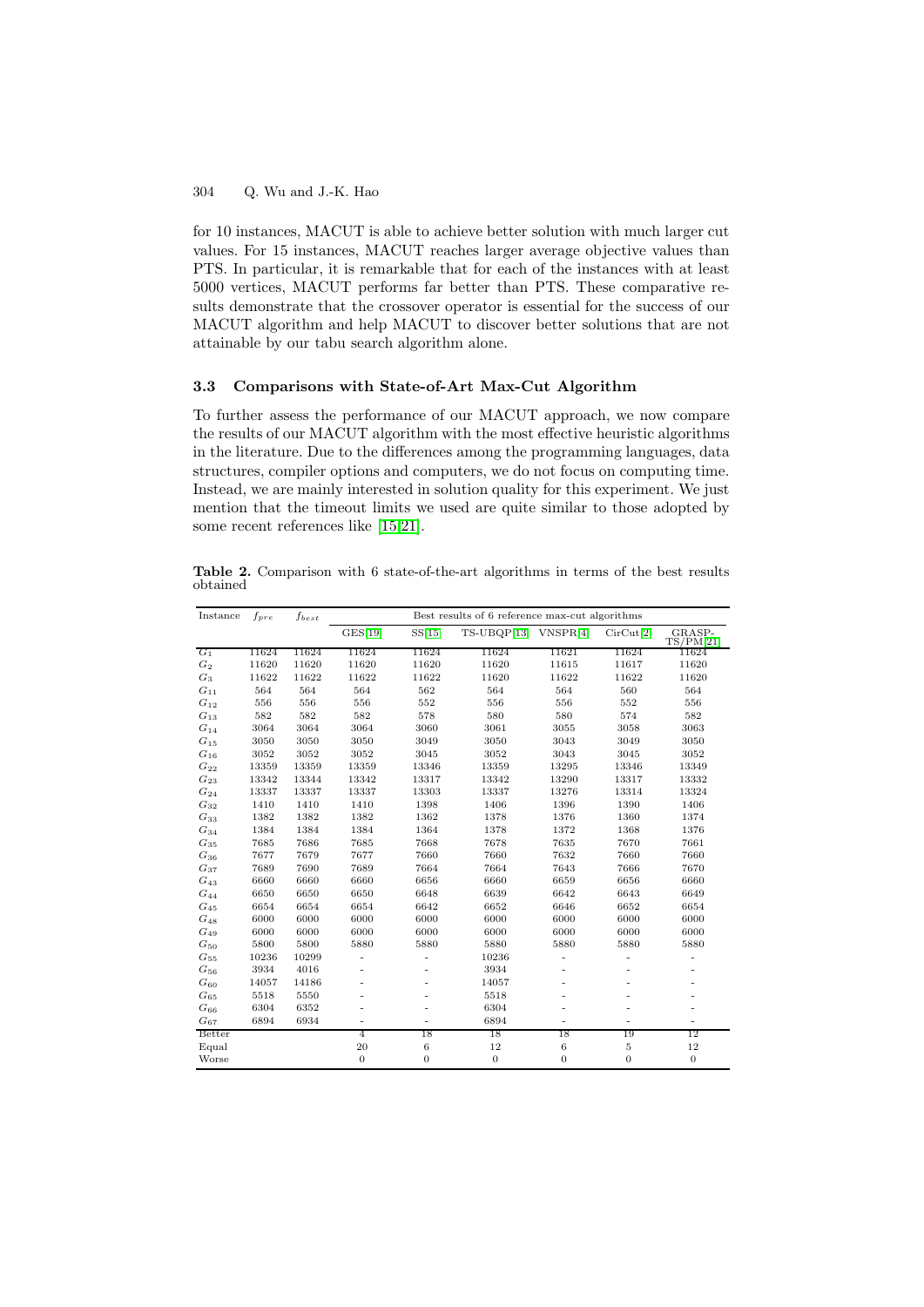Table [2](#page-7-0) compares our MACUT algorithm with 6 state-of-the-art algorithms, which cover the best known results for the tested instances. Columns 2 and 3 recall the previous best known results  $(f_{pre})$  and the best results found by MACUT ( $f_{best}$ ). Columns 4 to 9 present the best results obtained by these reference algorithms. The last three rows show the summary of the comparison between our MACUT algorithm and these reference algorithms. The rows 'Better', 'Equal' and 'Worse' respectively denotes the number of instances for which our MACUT algorithm gets better, equal and worse results than the corresponding reference algorithm. From the last three rows of Table [2,](#page-7-0) it is observed that our MACUT algorithm outperforms the 6 reference algorithms in terms of the quality of the best solution found. In comparison with each of these 6 algorithm, MACUT achieves at least 4 better solutions and in no case, MACUT's result is worse than that of these reference algorithms. This experiment confirms thus the effectiveness of the proposed memetic approach to deliver high quality solutions for the tested 30 benchmark max-cut instances.

# **4 Conclusions**

We presented an effective memetic algorithm for the NP-hard max-cut problem. The proposed MACUT algorithm integrates a grouping-based multi-parent crossover which tries to preserve groups of the vertex shared by the parent solutions and a dedicated perturbation-based tabu search procedure. The design of our crossover operator is motivated by an experimental observation (not shown in the paper due to the page limit) that groups of vertices are always shared by high quality solutions. Experimental results confirmed that the crossover operator boosts the performance of the algorithm and helps the search to discover high quality solutions unachievable by a local search algorithm alone. The experiments of MACUT on 30 well-known G-set benchmark instances demonstrated, by providing new best results for 10 instances, its competitiveness compared to 6 state-of-the-art algorithms. Additional studies are needed to better understand the proposed algorithm.

**Acknowledgment.** We are grateful to the referees for their comments and questions which helped us to improve the paper. The work is partially supported by the RaDaPop (2009-2013) and LigeRO (2010-2013) projects (Pays de la Loire Region, France).

# <span id="page-8-0"></span>**References**

- <span id="page-8-2"></span>1. Benlic, U., Hao, J.K.: A multilevel memetic approach for improving graph kpartitions. IEEE Transactions on Evolutionary Computation 15(5), 624–642 (2011)
- <span id="page-8-3"></span>2. Burer, S., Monteiro, R.D.C., Zhang, Y.: Rank-two relaxation heuristics for max-cut and other binary quadratic programs. SIAM Journal on Optimization 12, 503–521 (2001)
- <span id="page-8-1"></span>3. Falkenauer, E.: Genetic algorithms and grouping problems. Wiley, New York (1998)